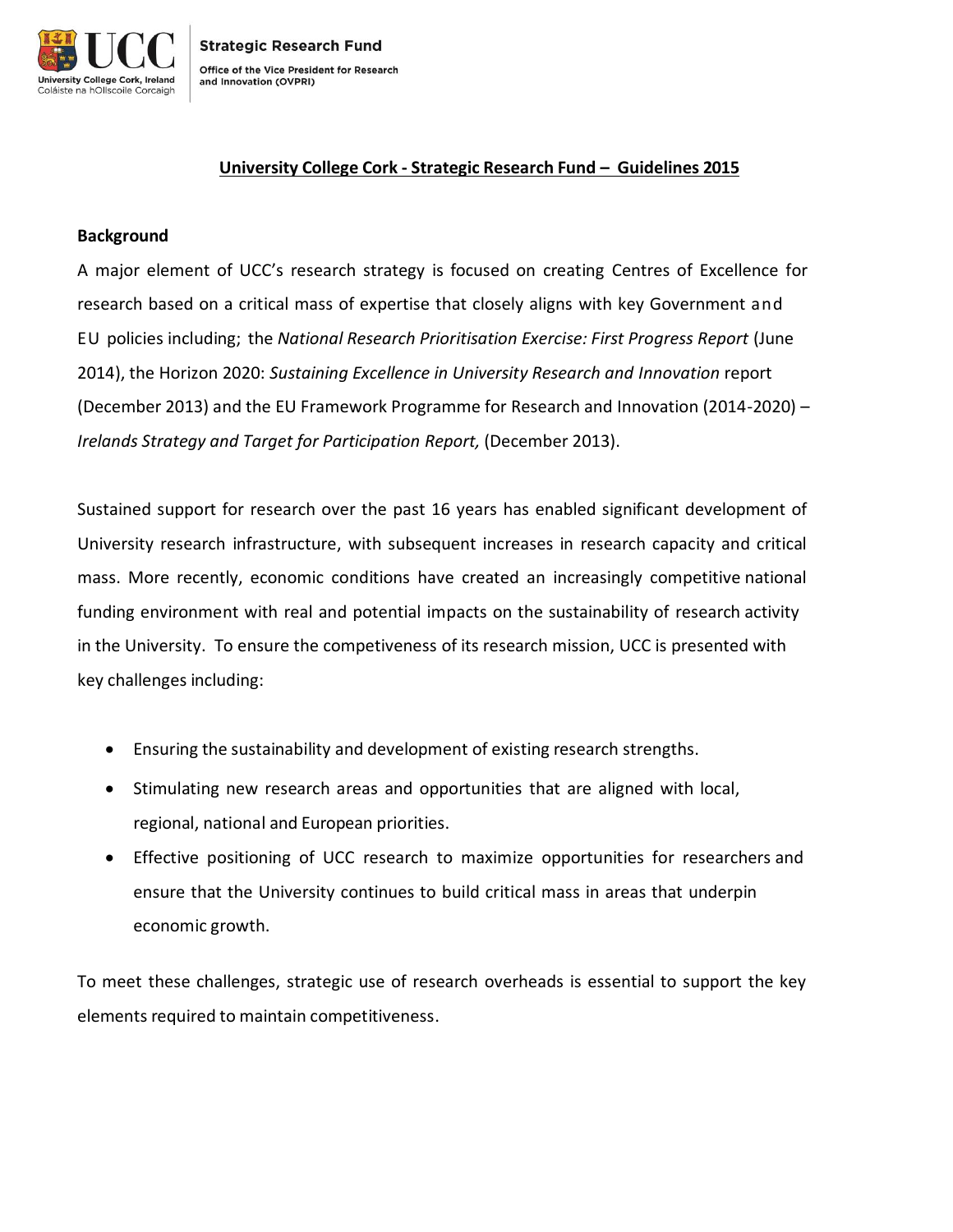

### **Purpose**

The purpose of the Strategic Research Fund (SRF) is:

- to stimulate new research areas and activities
- to maintain and support existing areas of research strength

Applications to the SRF are invited from all disciplines across the four Colleges, Research Centres and Research Institutes. The SRF will not be allocated to the support of staff contracts or the longer term support of research infrastructure.

# **Priorities**

The specific priorities of the SRF are dynamic, reacting to evolving areas of strategic importance identified in the UCC Strategic Plan for Research and Innovation 2013-2017 and Ireland's Strategy and Target for Participation in Horizon 2020 (December 2013). Applications that have a wider University impact, including the potential to foster interdisciplinary research and collaboration or to leverage further research funding from national and EU sources are strongly encouraged. In a broad, non-prescriptive scope, the SRF will:

- Stimulate new initiatives with a focus on supporting the preparation and submission of large national and international research proposals
- Provide strategic resourcing of equipment and / or facilities
- Provide support for teaching and administration relief consistent with UCC's hourly paid policy.
- Provide support for short term travel grants
- Provide seed funding for discrete research projects of strategic relevance
- Provide matching funding for the support of scholarships such as the Fulbright Awards
- Provide a support fund for European Research Council (ERC) applicants to ensure UCC maintains competitiveness in leveraging H2020 ERC grants.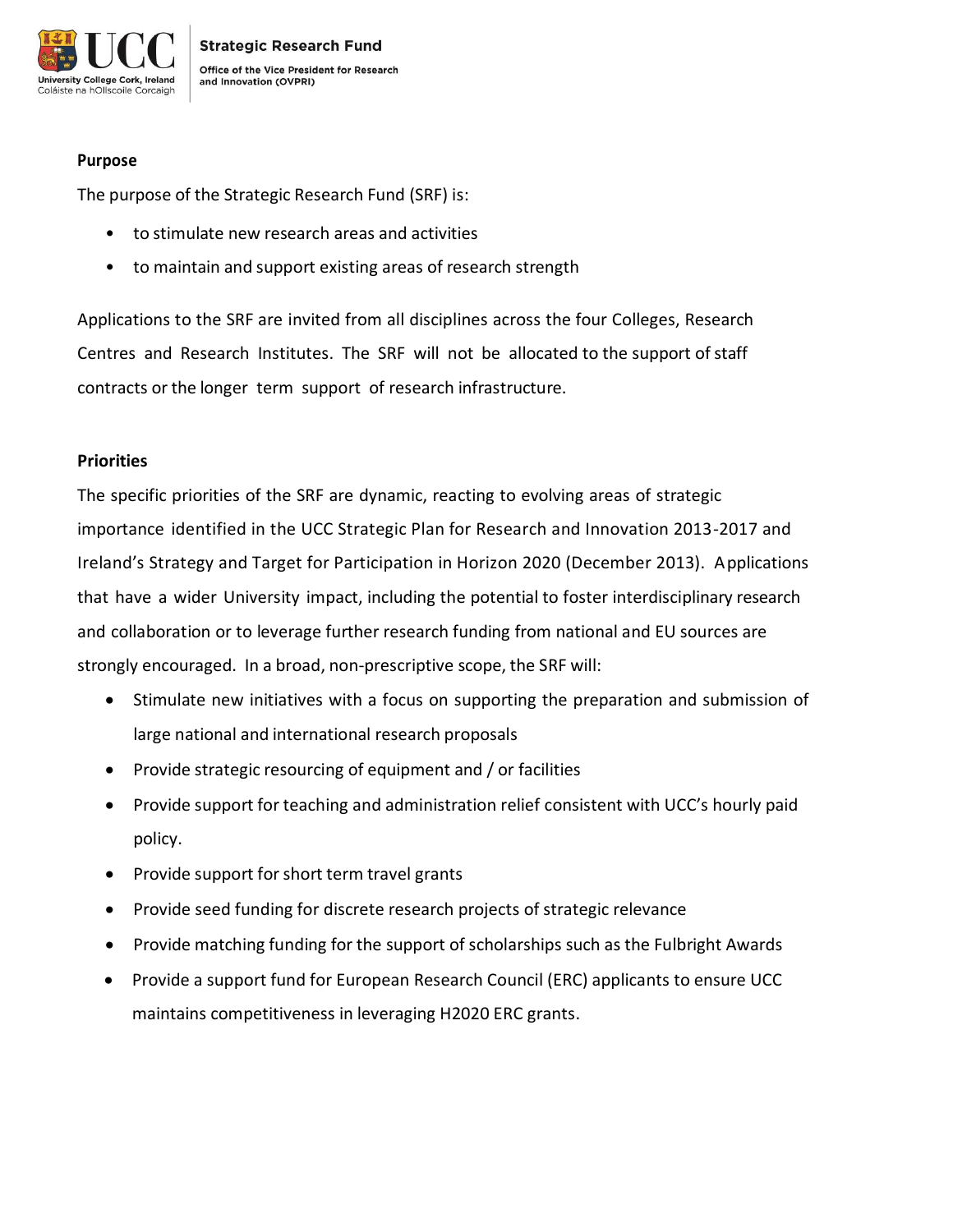

 To ensure UCC retains core services, a fund for urgent equipment repair will be retained. This fund will focus on the repair of core equipment used by multiple, distinct, research teams (ideally at least 3). Maintenance contracts for equipment will not be accommodated by this fund.

### **Operation**

The SRF draws its funds from the overhead generated from research income. A top-slice of 10% of overhead income will be retained; the total value of the fund will therefore be dependent on the research income generated. Funds will not be allocated on a proportional basis; overheads will populate a central SRF, accessible on a competitive basis to all initiatives across the four Colleges.

#### **Frequency**

SRF funds are distributed *via* yearly calls in late spring/early summer of each year, with funding to be committed and used within a 12 month period from the date of notification of the award.

### **Application**

Application to the SRF is by means of a dedicated form available from the OVRPI website (http://www.ucc.ie/research/rio/fuf.html). Any appropriate supporting documentation, such as equipment quotes, letters from collaborators or Heads of Department, must be attached to the form. Please note the following when submitting an application:

- All applications must be submitted electronically to the email address: [strategicresearchfund@ucc.ie](mailto:strategicresearchfund@ucc.ie)
- All applications must include either a) original signature/(s) or b) \*electronic signature/(s) \*{An electronic signature in this context is defined as an image of a handwritten signature – other forms of e-signature will not be accepted}
- Applications must not exceed 3MB in size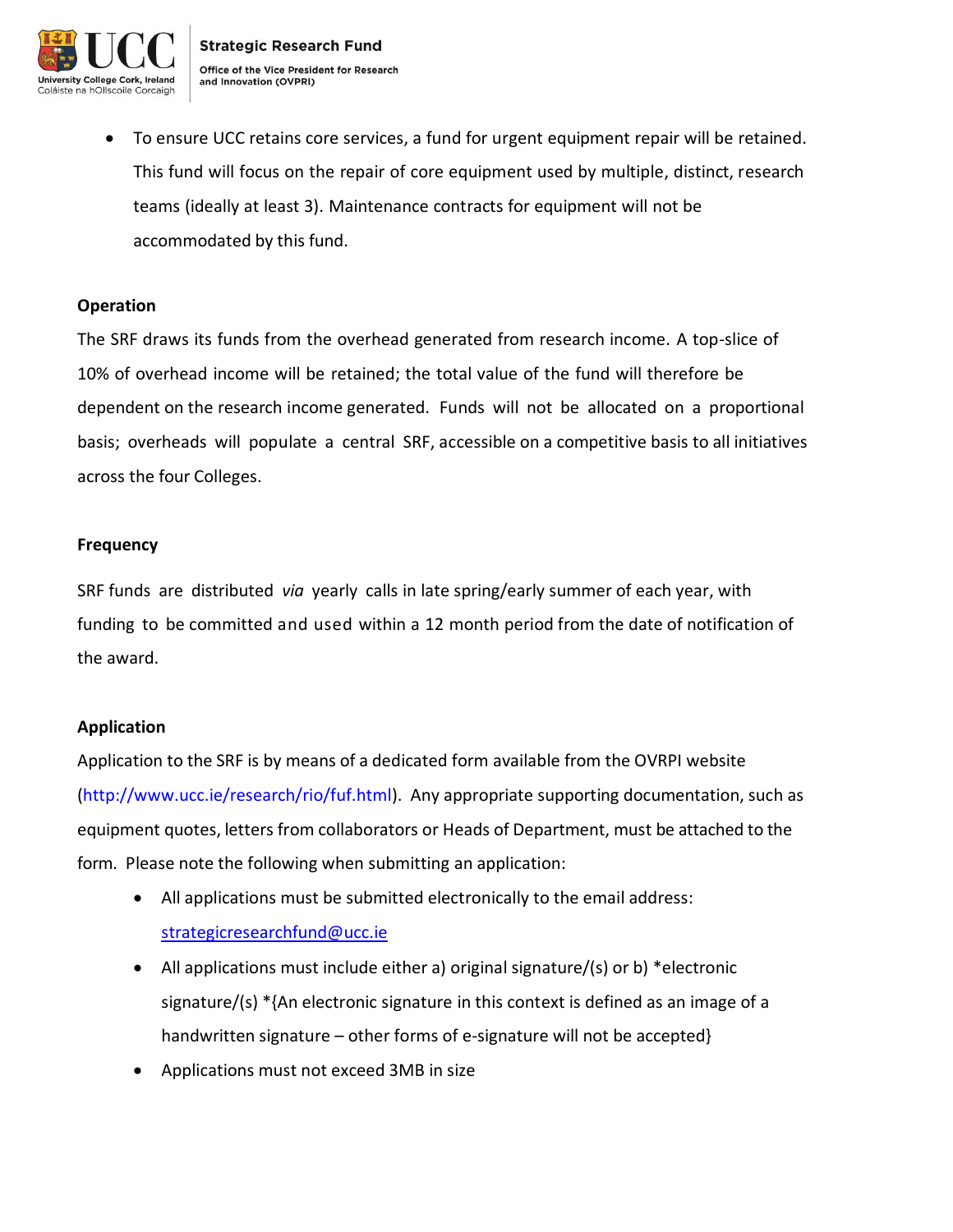

- Competed applications (form, support letters etc.) must be submitted in a **single pdf file.**
- There is a limit of 2 support letters per application and a limit of one page for each support letter.
- Once submitted, applications may not be revised, modified or updated.

All successful applicants, and details of their funded proposals, may be published on the OVPRI website [\(www.ucc.ie/research\)](http://www.ucc.ie/research) once notification of outcome has been received by all applicants.

### **Evaluation**

Applications will be graded as Exceptional (5), Excellent (4), Very Strong (3), Strong (2), Moderate (1), Insufficient (0) based on the following criteria:

- Potential to develop new strategic research areas
- Complementarity to existing research strengths and /or alignment with the University Strategic Plan for Research and Innovation 2013-2017 and College Strategic Plans (2013-2017)
- Potential to develop new external strategic interactions and activities
- Provision of matching funding
- Potential impact and / or benefit to the research activity of the applicant and to the University
- Interdisciplinary aspects (where appropriate)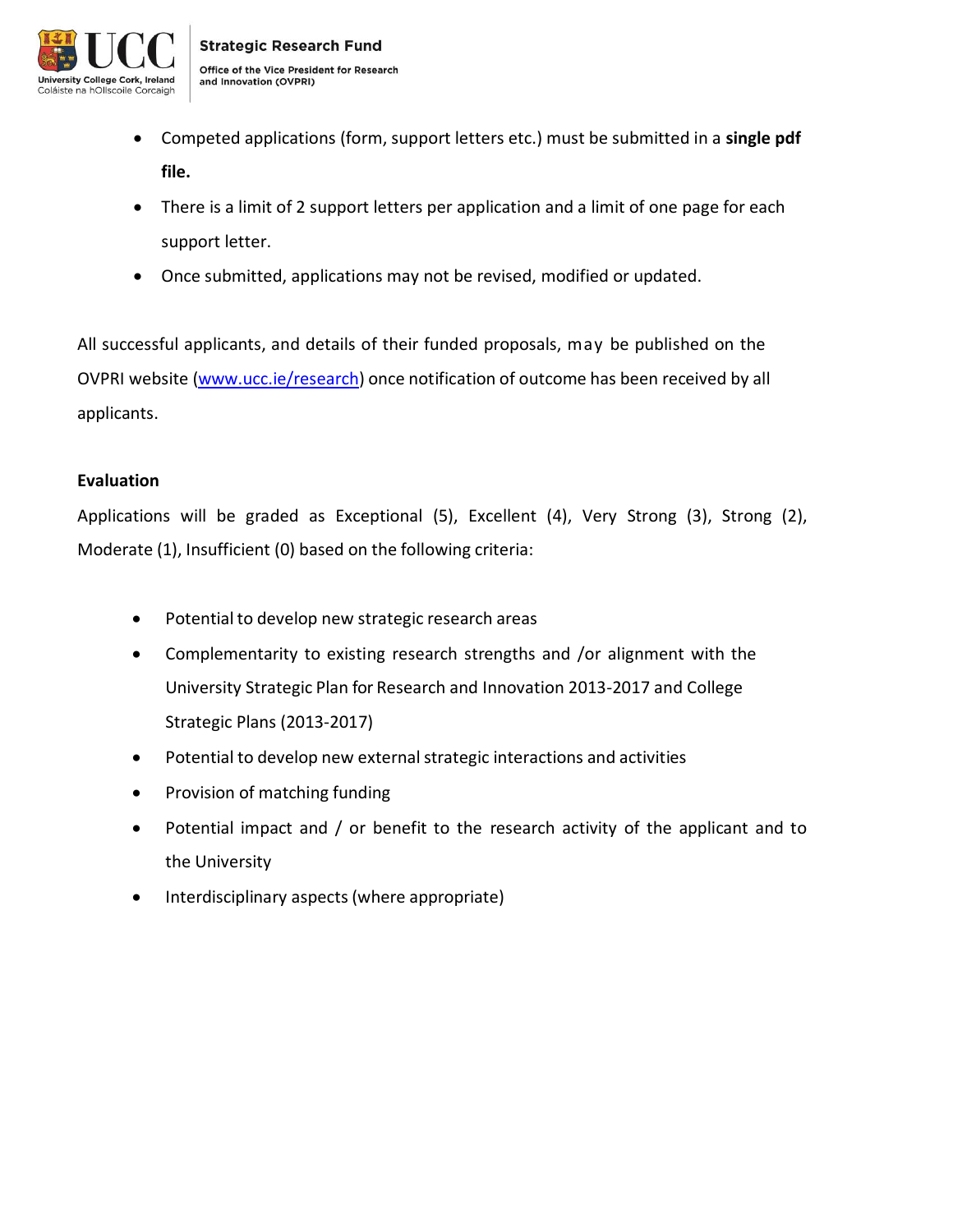

### **Administration**

The SRF is administered by a Strategic Research Fund Committee (SRFC). Chaired by the Vice President for Research & Innovation, the SRFC membership will be drawn from the following stakeholders:

- Chairs of the College Research Committees
- Director of Research Support Services
- Director of Technology Transfer
- Chair, Academic Council for Research and Innovation Committee
- Representative from Research Centres/Institutes
- Dean of Graduate Studies

### **Urgent Equipment Repair Fund**

A small fund will be retained to allow for flexibility and speed of response to urgent requests that may arise during the year once all other funding avenues have been exhausted. It will consist of 10% of the SRF and applications, under normal circumstances, will be in the range of €1,500 - €5,000.

The focus of this fund is the repair of core research equipment  $-$  centrally accessed equipment used, ideally, by at least three distinct research teams. A declaration of such use, signed by the appropriate PIs, will be required for inclusion with the completed application form.

Applications to the urgent equipment repair fund will be considered on an open call basis throughout the year through completion of an application form (available from [www.ucc.ie/research\)](http://www.ucc.ie/research). Initial consideration of applications to this fund will be made by a subcommittee consisting of the Director of Research Support Services and the SRF point of contact for the OVPRI, with final decision made by the evaluation committee.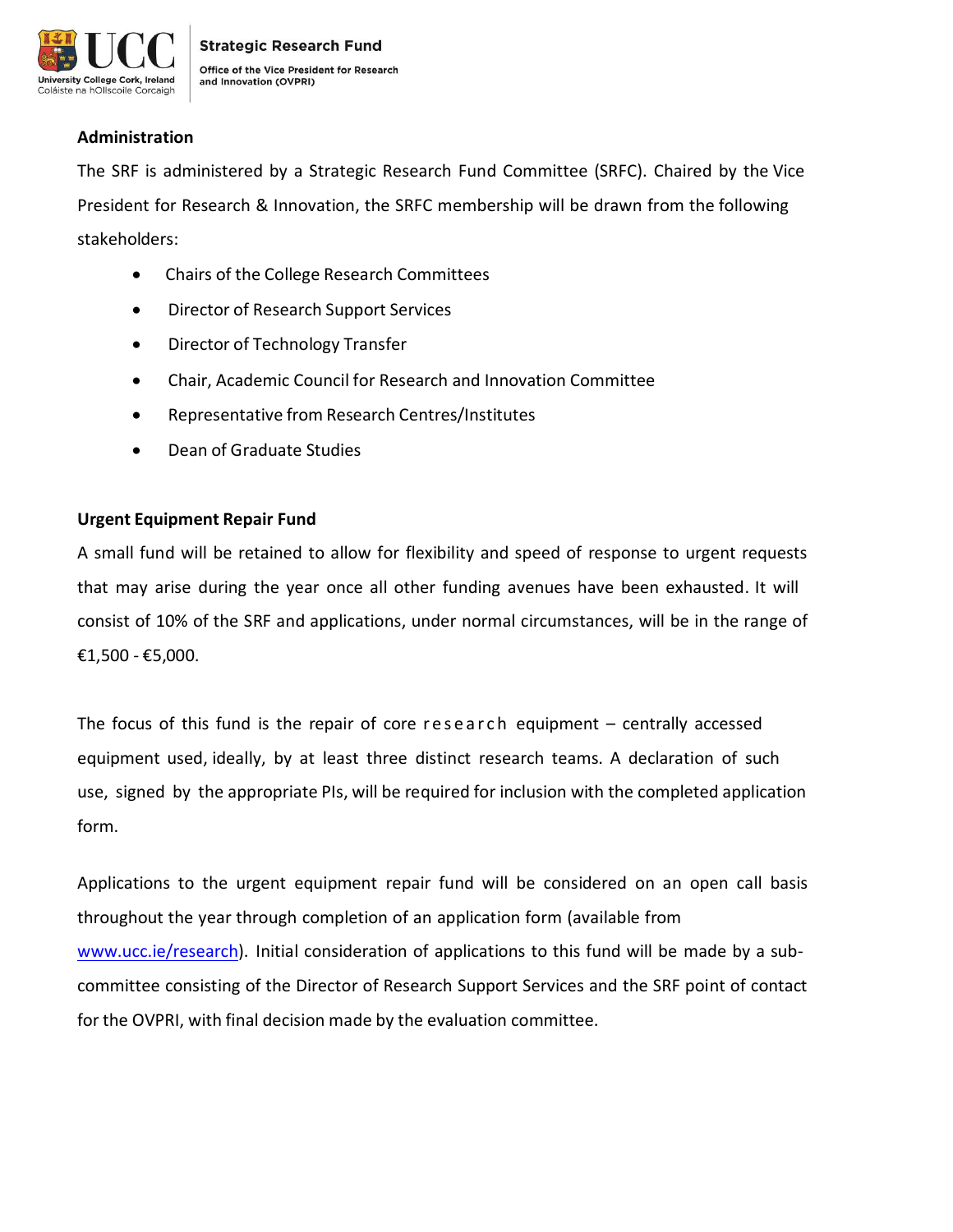

**Strategic Research Fund** Office of the Vice President for Research and Innovation (OVPRI)

# **European Research Council (ERC) Application Support Fund**

The aim of this fund is to support the development and submission of competitive applications by UCC candidates to the European Research Council (ERC). The maximum allocation shall not exceed €5,000 per candidate. Support obtained from the applicant's College or other sources will be taken into account and must be disclosed in the application. Applications to the ERC Application Support Fund will be considered throughout the year. Initial consideration of applications to this fund will be made by a sub- committee consisting of the Vice President for Research and Innovation, the Director of Research Support Services and the SRF points of contact for the OVPRI. Final decision on eligible applications will made by the evaluation committee.

Eligible costs include the following:

- Provide support for teaching/administration relief consistent with UCC hourly paid policies
- Provide support for the preparation and submission of an ERC proposal, including
	- o professional services in the preparation of an application
	- o access to specialist facilities
	- o strategy development and planning
	- o travel/ meeting costs
	- o interview preparation

Application to the ERC Application Support Fund is by means of a dedicated form available from the OVRPI website http://www.ucc.ie/en/research/. All applications must be accompanied by a letter of support from the Head of School/Research Centre/Unit. Additional supporting documentation, such as letters from collaborators or Heads of Department, must be attached to the form. Please note the following when submitting an application:

- All applications must be submitted electronically to the email address: [strategicresearchfund@ucc.ie](mailto:strategicresearchfund@ucc.ie)
- All applications must include either a) original signature/(s) or b) \*electronic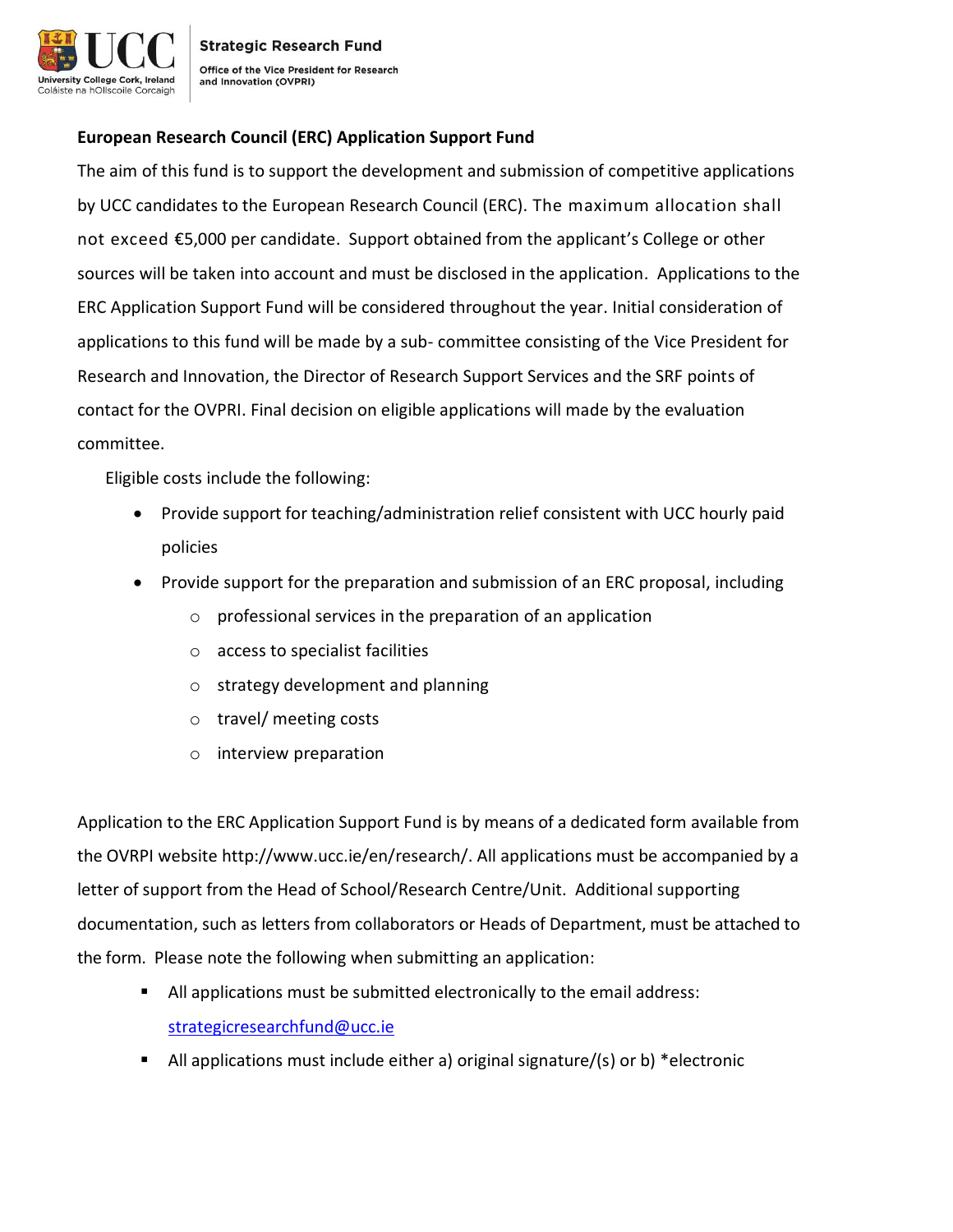

signature/(s) \*{An electronic signature is defined as an image of a handwritten signature – other types of signature will not be accepted}

- Details of funding obtained from other sources (e.g. College, Enterprise Ireland) must be provided
- **Applications must not exceed 3MB in size**
- **Once submitted, applications cannot be revised, modified or updated.**
- **There is a limit of 2 support letters per application and a limit of one page for each** support letter.

# **Terms and Conditions of the Strategic Research Fund Awards**

- Receipt of UCC Strategic Research Fund (SRF) Awards must be acknowledged by return email within Receipt of UCC Strategic Research Fund (SRF) Awards must be acknowledged by return email within five working days issue of the Award.
- Contract assessment forms (Appendix C's) need to be completed by signatories (applicants and co-applicants) within ten working days post Award acceptance.
- Contract assessment forms are to be returned to the Research Office in hard copy with original signatures in order to process setting up of research accounts. Contract assessment forms are at: <http://www.ucc.ie/en/research/fuf/>
- **SRF Awards must be used for the purpose for which they are requested. Should** there be any proposed change to the purpose of the Award please contact [strategicresearchfund@ucc.ie](mailto:strategicresearchfund@ucc.ie) immediately.
- SRF funds must be used within 12 months of the date of the Award letter.
- It is essential that SRF Awardee's provide a brief but comprehensive account of the outcomes of SRF Awards via a project report. Project report templates are available on the Research Office website. Failure to complete an SRF report will result in ineligibility to compete for future SRF Awards. SRF Reports must be submitted within 14 months of the date of the Award letter.
- The SRF must be acknowledged on all items of equipment and at all events and